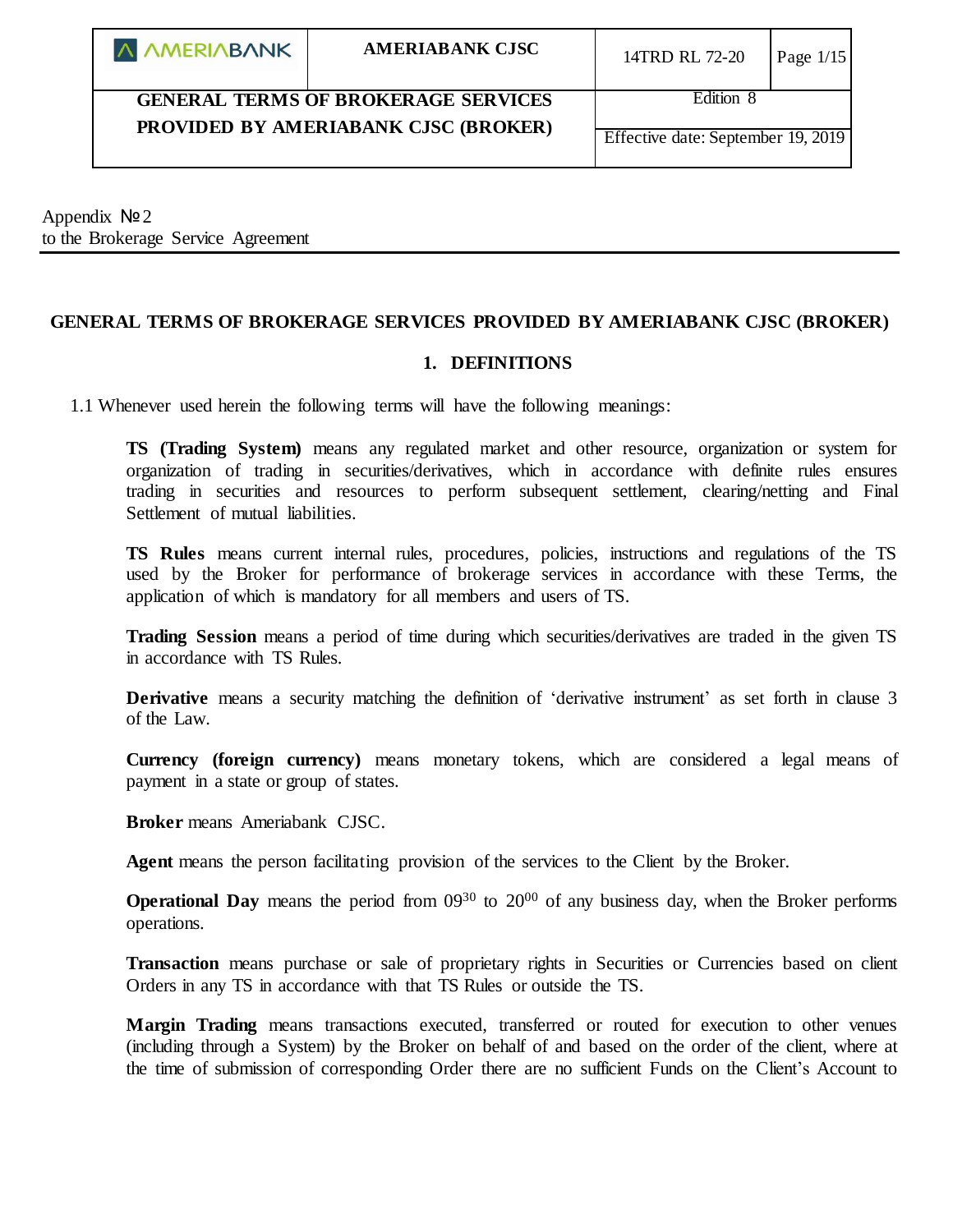| A AMERIABANK                               | <b>AMERIABANK CJSC</b> | 14TRD RL 72-20                     | Page $2/15$ |
|--------------------------------------------|------------------------|------------------------------------|-------------|
| <b>GENERAL TERMS OF BROKERAGE SERVICES</b> |                        | Edition 8                          |             |
| PROVIDED BY AMERIABANK CJSC (BROKER)       |                        | Effective date: September 19, 2019 |             |

fulfill the client's liabilities and such Funds are conditionally or actually made available for the client by the Broker or the Agent.

**Essential Terms of Transaction** means the type and the issuer (or its unique code) of the securities, type of transaction (purchase or sale of securities, exercising Client's right via derivatives, subscription order, repo, reverse repo), trade volume (quantity of securities), price limitations (buy, sell, execute) per security (for non-market orders only).

**Market Order** means a buy and/or sell Order to the Broker to be executed immediately at current market prices.

**Buy/Sell Stop Order** means the Client's Order to the Broker to buy or sell a security at current market price (as Market Order) once the price of the security in the relevant TS reaches the price specified in the Order. Due to market fluctuations before actual execution time the actual execution price can differ from the price specified in the Order both to the benefit or loss of the Client.

**Buy/Sell Limit Order** means the Client's Order to the Broker to buy or sell securities at a price not higher (if buying) or not lower (if selling) than the price specified in the Order.

**Buy/Sell Stop Limit Order** means the Client's Order to the Broker, which combines a Buy/Sell Limit Order at one price and Buy/Sell Stop Order at another price. The Order is executable only if the price of the security in the given TS reaches the price defined in the Order; the Order also contains:

- the highest price of the transaction if the Client buys securities
- the lowest price of the transaction if the Client sells securities

**Position or Open Position** means weight of claims and liabilities of the Client by transactions, expressed in currency or securities and not equal to zero.

**Order** means a document, an electronic or voice message given by the Client to the Broker, which is the basis for execution or routing for execution of the transaction by the Broker at the expense of the Client's Funds in order to sell or purchase securities.

**Message** means delivery, exchange of any information, notification, Order and any other communication under the agreement executed between the Client and the Broker.

**Client's Account** means the Brokerage Account and the securities account and sub-accounts specified in the Custody Service Agreement under single code.

**System** means a software application (network or internet based) under the operational management of the Agents and/or the Broker for executing transactions. The System incorporates an interface access to which is the technical means of provision of services to the Client and which enables the clients to submit their orders for execution themselves.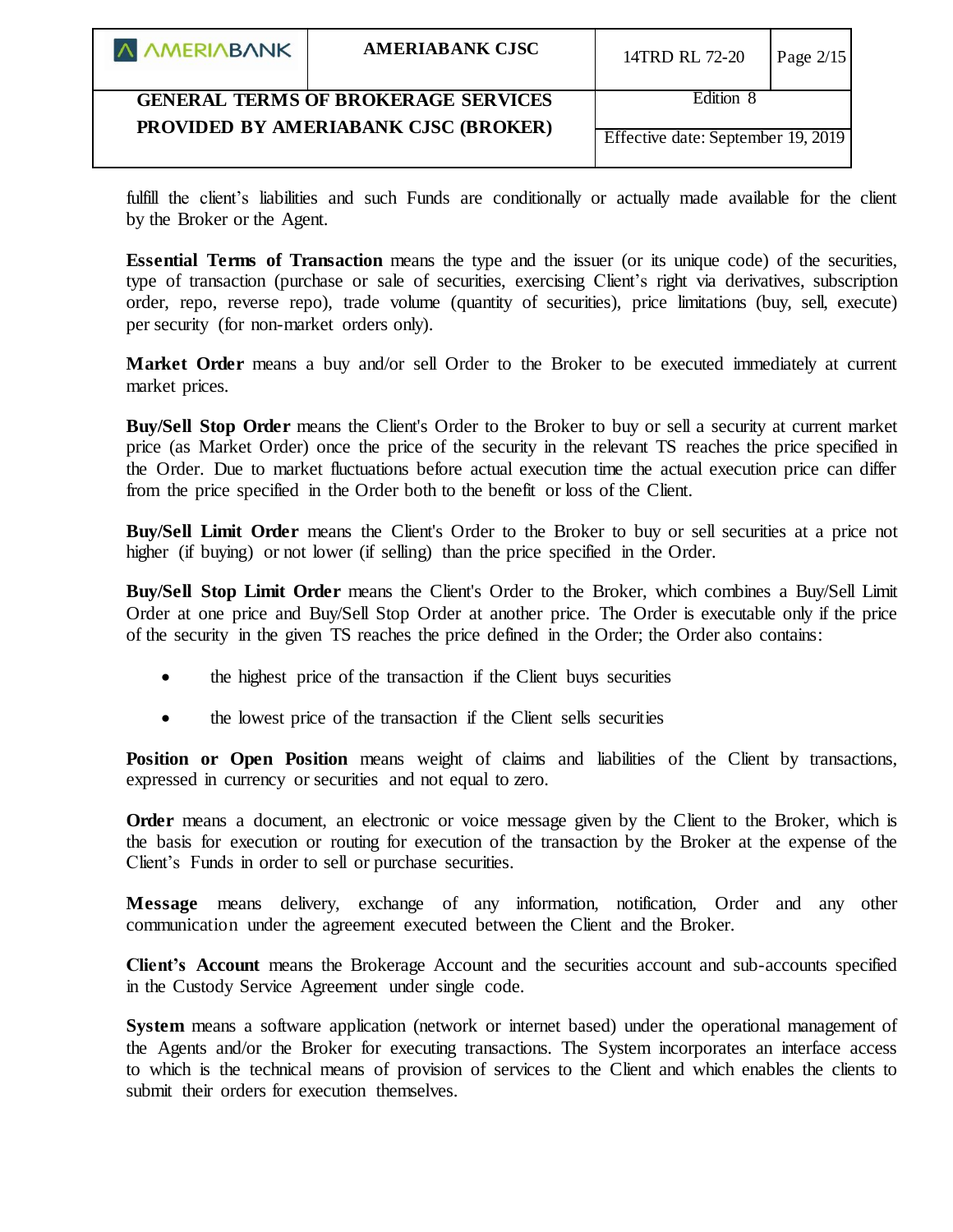| A AMERIABANK                               | <b>AMERIABANK CJSC</b> | 14TRD RL 72-20                     | Page $3/15$ |
|--------------------------------------------|------------------------|------------------------------------|-------------|
| <b>GENERAL TERMS OF BROKERAGE SERVICES</b> |                        | Edition 8                          |             |
| PROVIDED BY AMERIABANK CJSC (BROKER)       |                        | Effective date: September 19, 2019 |             |

**Agreement** means the Brokerage Service Agreement executed between the Client and the Broker, the indispensable part of which are these Terms. The term 'Agreement' used herein does not include these Terms.

Funds means funds (any currency) and securities, which the Client has provided to the Broker for execution of Orders or Final Settlement, or which have been generated (received) as a result of execution of Client's Orders.

**Applicable Law** means laws and other imperative bylaws and regulations of the jurisdiction where the Broker performs transactions in pursuance of the Agreement and these Terms.

**Final Settlement** means fulfillment of mutual liabilities when due upon expiry of the transaction execution term, which, and the order of which, are defined by the terms of the given transaction.

Law means the Republic of Armenia Law 'On Stock Market'.

- 1.2 Other terms used herein shall have the meaning ascribed to them in the Law or other statutes, ordinances and bylaws approved on its basis. If not defined therein, such terms shall have the meaning commonly used in the international business practice, unless otherwise explicitly implied by the given context.
- 1.3 Unless the context explicitly states otherwise, the provisions of these Terms should be interpreted as follows below:
	- 1) Any citation from or reference to any document (including without limitation the Agreement) means citation from or reference to the then valid and effective version of such document as amended and modified, unless otherwise expressly implied by such citation or reference.
	- 2) Any and all references to clauses shall mean references to the clauses of these Terms, unless expressly stated otherwise.
	- 3) The captions and headings used herein are for convenience of reference only and shall not control or affect in any way the meaning, construction, or interpretation of any of the clauses herein.
	- 4) Unless the context requires otherwise, terms in the singular number include the plural, and those in the plural include the singular.
	- 5) Any and all reference to any person or party shall mean also from time to time reference to the representatives, substitutes or successors of such person or party.
	- 6) The usage of the phrase 'this agreement' shall refer to the Agreement and all its annexes, including these Terms.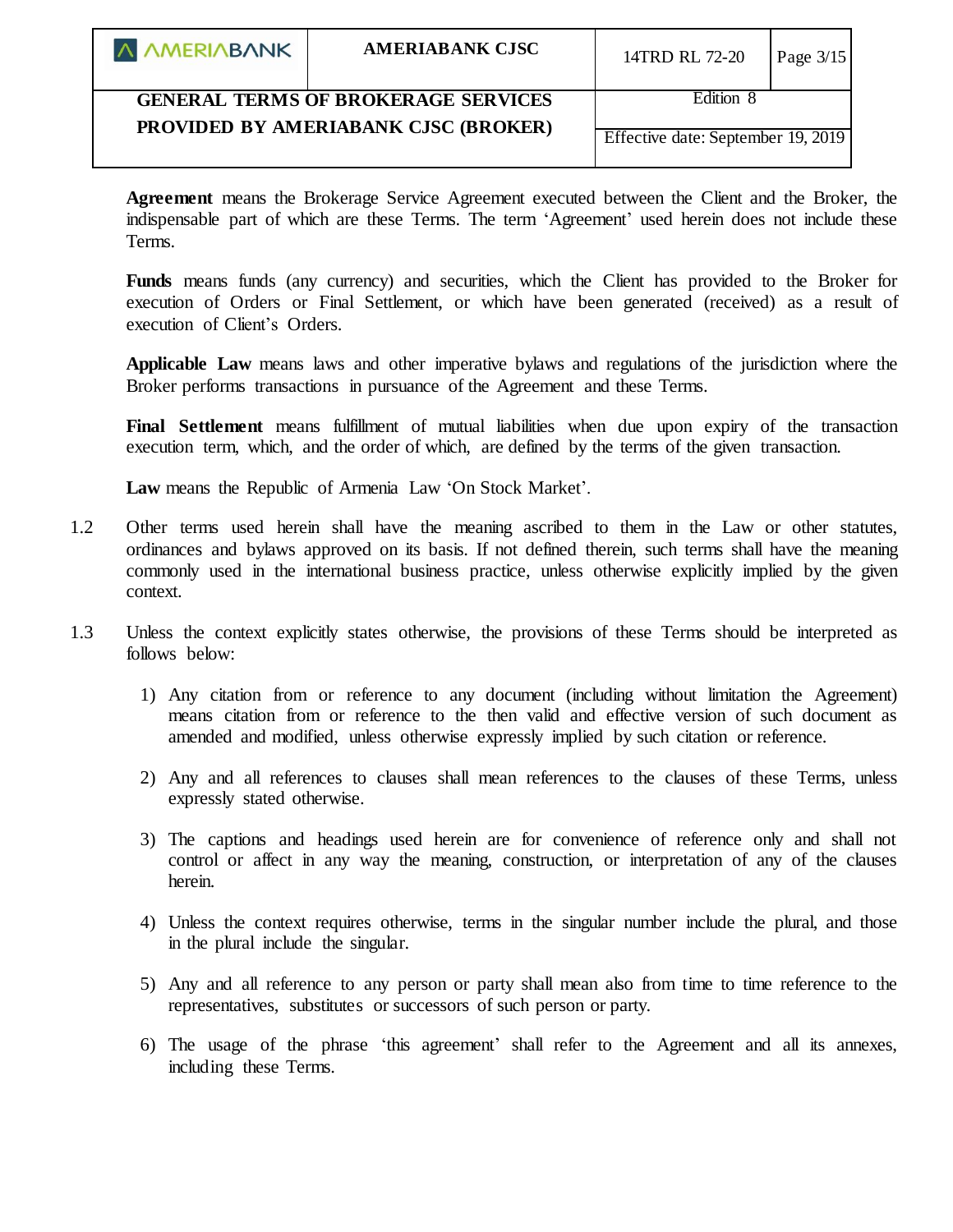|  |  |  | A AMERIABANK |
|--|--|--|--------------|
|--|--|--|--------------|

Edition 8

7) Expressions 'hereby', 'herein', 'according to this' and other words with similar meaning used in the Agreement refer to the clause containing such expression.

## **2. INFORMATION ABOUT BROKER**

- 2.1 Full name: Ameriabank closed joint stock company, short name: Ameriabank CJSC (herein 'the Broker').
- 2.2 Address: 2 Vazgen Sargsyan St., Yerevan 0010, Armenia.
- 2.3 E-mail: [office@ameriabank.am,](mailto:office@ameriabank.am) website: [www.ameriabank.am,](http://www.ameriabank.am/) phone: +374 10 561 111.
- 2.4 The Broker combines brokerage services with other types of investment services, whether principal or not, and banking activity defined by Law on the basis of banking license.
- 2.5 The Broker is supervised by the Central Bank of Armenia (CBA), which is located at 6 Vazgen Sargsyan Street, Yerevan, tel.: +37410 583 841, website: [www.cba.am,](http://www.cba.am/) e-mail: [mcba@cba.am.](mailto:mcba@cba.am)

## **3. GENERAL PROVISIONS**

- 3.1 These Terms regulate the relationship between the Broker and the Client in connection with the services specified in the Agreement and other services as set forth below:
	- 1) Margin Trading,
	- 2) provision/exchange of currency required for Final Settlement,
	- 3) ensuring Final Settlement,
	- 4) custody services related to brokerage.
- 3.2 All amendments and supplements to these Terms are an indispensable part of these Terms.
- 3.3 These Terms and the Agreement are inseparable from each other, only together they are valid and make a document fully expressing the consent and will of the Parties thereto and containing binding and enforceable provisions. If the Agreement and these Terms envisage different provisions, the corresponding provision of the Agreement shall prevail. This clause does not restrict the possibility of separate citation of or reference to the Agreement and these Terms in the text of the Agreement and these Terms.
- 3.4 Any amendments and addenda to these Terms shall be made by the bank at its sole discretion provided the Client is notified of such amendments and addenda. The changes shall become effective for the Client on the  $11<sup>th</sup>$  day following the day when the notice was received.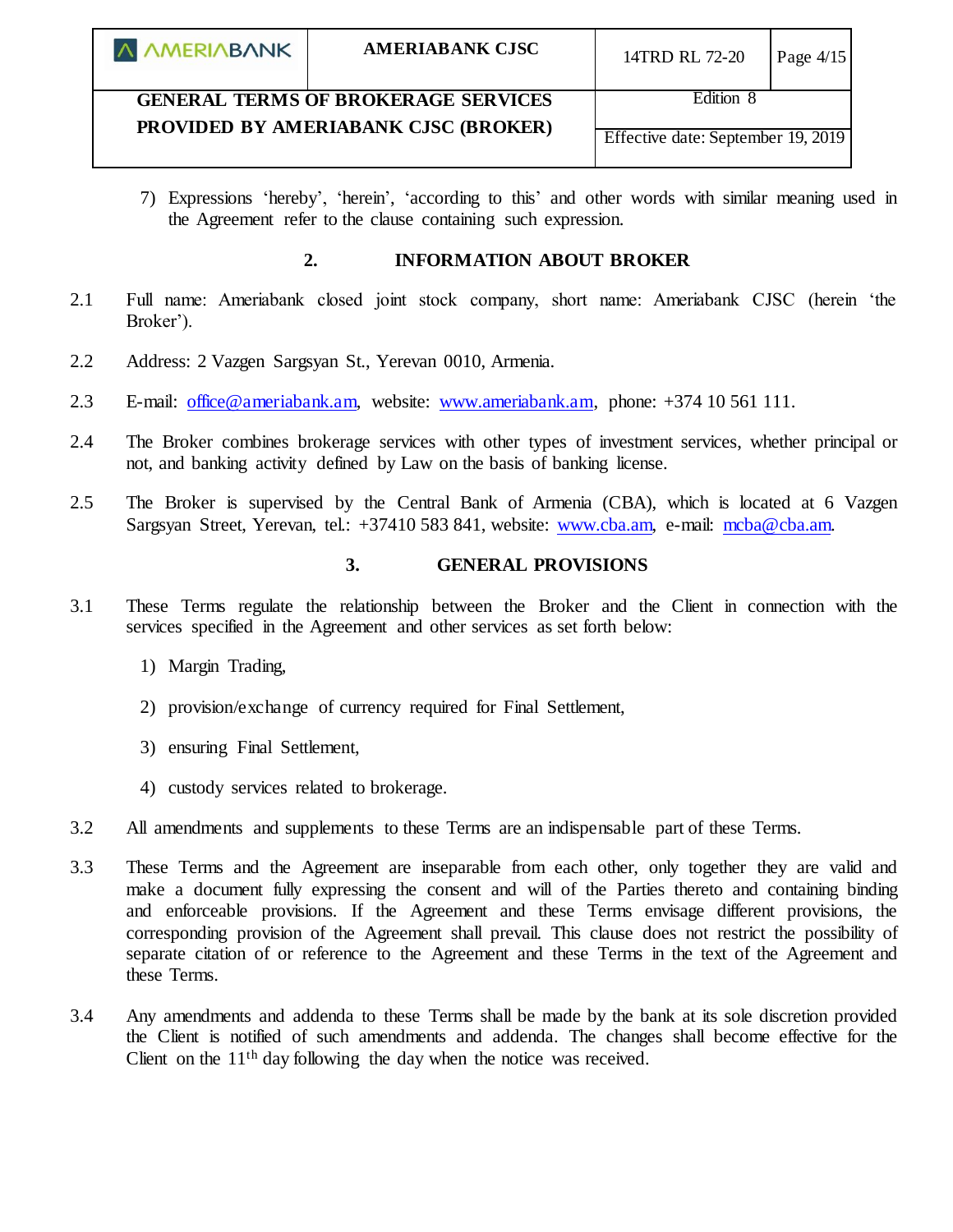| A AMERIABANK                               | <b>AMERIABANK CJSC</b>                                                     | 14TRD RL 72-20 | Page $5/15$ |
|--------------------------------------------|----------------------------------------------------------------------------|----------------|-------------|
| <b>GENERAL TERMS OF BROKERAGE SERVICES</b> |                                                                            | Edition 8      |             |
|                                            | PROVIDED BY AMERIABANK CJSC (BROKER)<br>Effective date: September 19, 2019 |                |             |

3.5 Without prejudice to the fiduciary obligations to the Client, the Broker may involve third parties while providing services to the Client without prior consent of the Client. The Broker has the right to involve other organizations at its own discretion, including entities specializing in stock market, as well as use the services and TSs of other organizations on international and local markets to execute the Orders of the Client, if the Client hasn't specified the intermediary cooperating with the Broker, in the Order.

### **4. PROVISION OF SERVICES**

- 4.1 The Broker shall execute or route for execution the Orders of the Client only if there are sufficient Funds on the Client's Account for Final Settlement and fulfillment of the Client's liabilities to the Broker under that particular Order, unless the Client trades on margin in which case the terms and conditions are defined by separate covenant.
- 4.2 The Broker may refuse to accept, execute or route for execution the Order, if:
	- 1) the Order does not comply with the form and substance defined in these Terms;
	- 2) the Order was not placed in the manner defined in these Terms;
	- 3) the Broker has performed all the actions required under these Terms to verify the identity of the person placing the Order and has reasonable doubts as to the authorities of that person to place the Order;
	- 4) in the cases defined in clause 7.15 of these Terms;
	- 5) the Broker's Agents reject acceptance or execution of the Orders placed by the Client and accepted and routed by the Broker due to absence of possibility to trade in certain markets and TSs;
	- 6) execution or routing of the Order has objectively become impossible for the Broker through no fault of the latter;
	- 7) there are limitations and bans set or applied by TSs or Agents which make execution of the Order impossible.
- 4.3 In the course of the brokerage service the Client shall:
	- 1) furnish to the Broker in a timely manner any and all documents required by the Broker for securities account opening and execution of custody services as prescribed under the Agreement;
	- 2) give immediate notice to the Broker on any change in the information furnished under the Brokerage Agreement and these Terms within 2 business days after such changes take place.

### **5. ORDERS**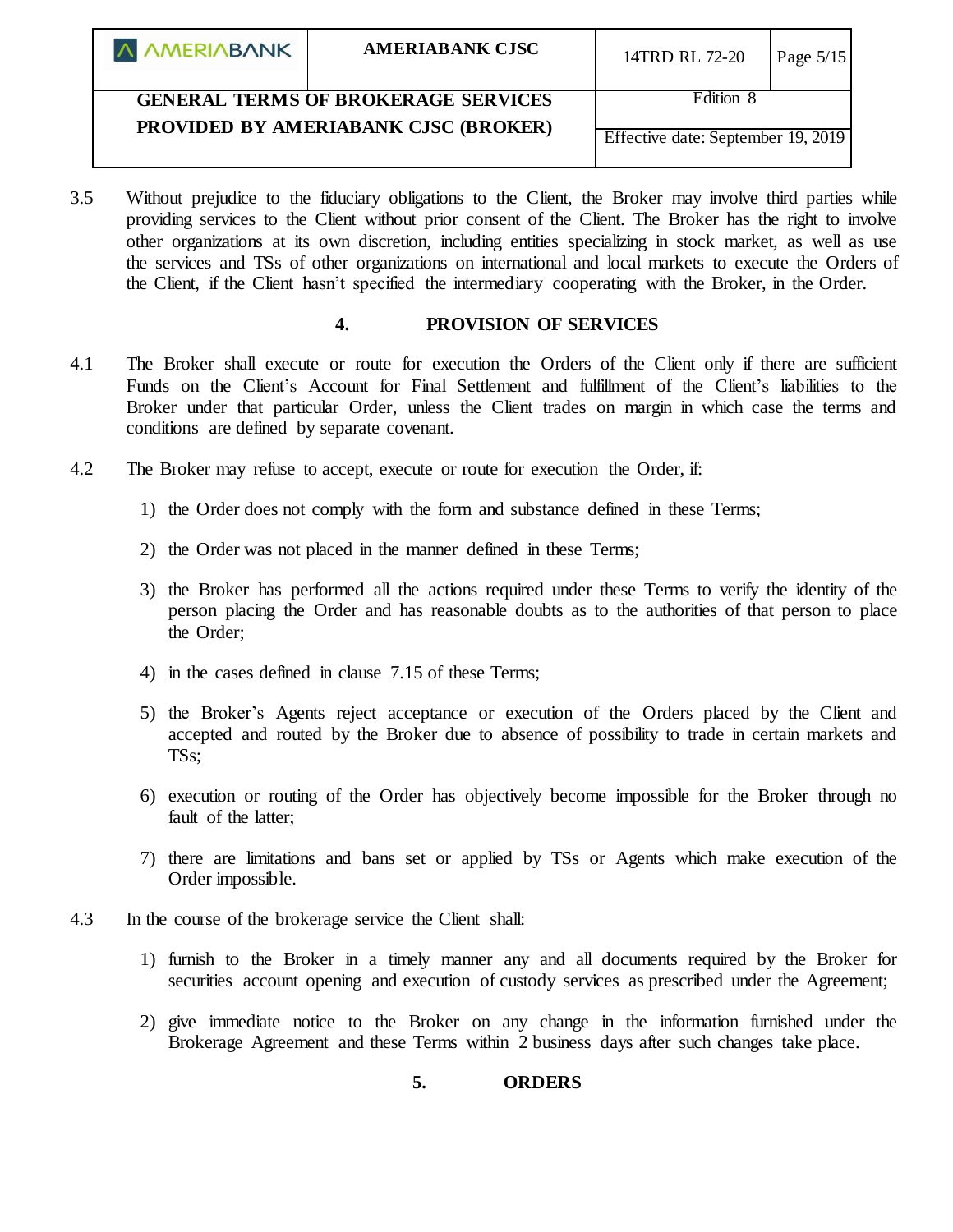| <b>A AMERIABANK</b><br><b>AMERIABANK CJSC</b>                              |  | 14TRD RL 72-20 | Page $6/15$ |
|----------------------------------------------------------------------------|--|----------------|-------------|
| <b>GENERAL TERMS OF BROKERAGE SERVICES</b>                                 |  | Edition 8      |             |
| PROVIDED BY AMERIABANK CJSC (BROKER)<br>Effective date: September 19, 2019 |  |                |             |

- 5.1 To execute a transaction the Client gives an Order to the Broker which should contain the Essential Terms of Transaction. The Order may also contain specification of any Order type defined in these Terms, as well as time restrictions (Time In Force, abbreviated TIF, expressed in days or 'good till cancelled'). Where the type of the Order is not specified, it shall be deemed a Market Order. Where the TIF is not defined, the Order is in force until the closing of the first Trading Session begun at the time or after placing of the Order in the given TS.
- 5.2 The transactions out of the funds of the Client shall be executed based on Orders containing the Essential Terms of Transaction, completed in form and manner defined under the bank's internal regulations and bylaws related to brokerage services (an exhibit of the form is posted to the Broker's official website), when in hard copy, or sent by e-mail, other electronic communication means, fax, or communicated to the Broker by phone.
- 5.3 Where the Client chooses e-mail option of placing orders, the Client acknowledges and understands that, due to technical and other reasons beyond control of the Broker, the Order might not reach the Broker or might be delayed in reaching, or sent by non-authorized persons or otherwise become known to such persons due to, among others, system failures, unauthorized access or unauthorized use of passwords, etc. Hereby the Parties agree that the Broker shall not be held liable for any loss incurred by the Client as a result of circumstances defined above. The Parties also agree that any Message received from the Client's e-mail address specified in the Agreement shall be deemed to have been sent by the Client.
- 5.4 Where the Order has been placed via electronic channels, the Client can check whether or not the Broker has received it by calling the authorized person of the Broker. During the phone conversation the authorized person shall confirm or deny the receipt of electronic Order with the Essential Terms of Transaction. The receipt of the electronic message may be also confirmed by the system operator if the Client requests the delivery receipt in which case, however, the Broker shall be not held responsible for the accuracy of the receipt confirmation service.
- 5.5 The Broker shall record the Orders placed by the Client by phone. Hereby the Client agrees to the recording of their communication with the Broker. If the Order is placed by phone, the authorized employee of the Broker may ask the caller questions to verify their identity, including the unique code of the Client, one or several of the codes of the secure card provided to the Client, Agreement details, etc. The Order shall only be accepted if the Client has been properly identified based on the answers received.
- 5.6 When placing the Order over the phone, the Client shall articulate the terms defined under clause 5.1 which shall be repeated by the authorized person. If the terms are repeated correctly, the Client will confirm them by saying 'I confirm'.
- 5.7 If placed by fax, the Order shall only be accepted for execution if the Client has further confirmed it by phone as prescribed under clauses 5.5 and 5.6.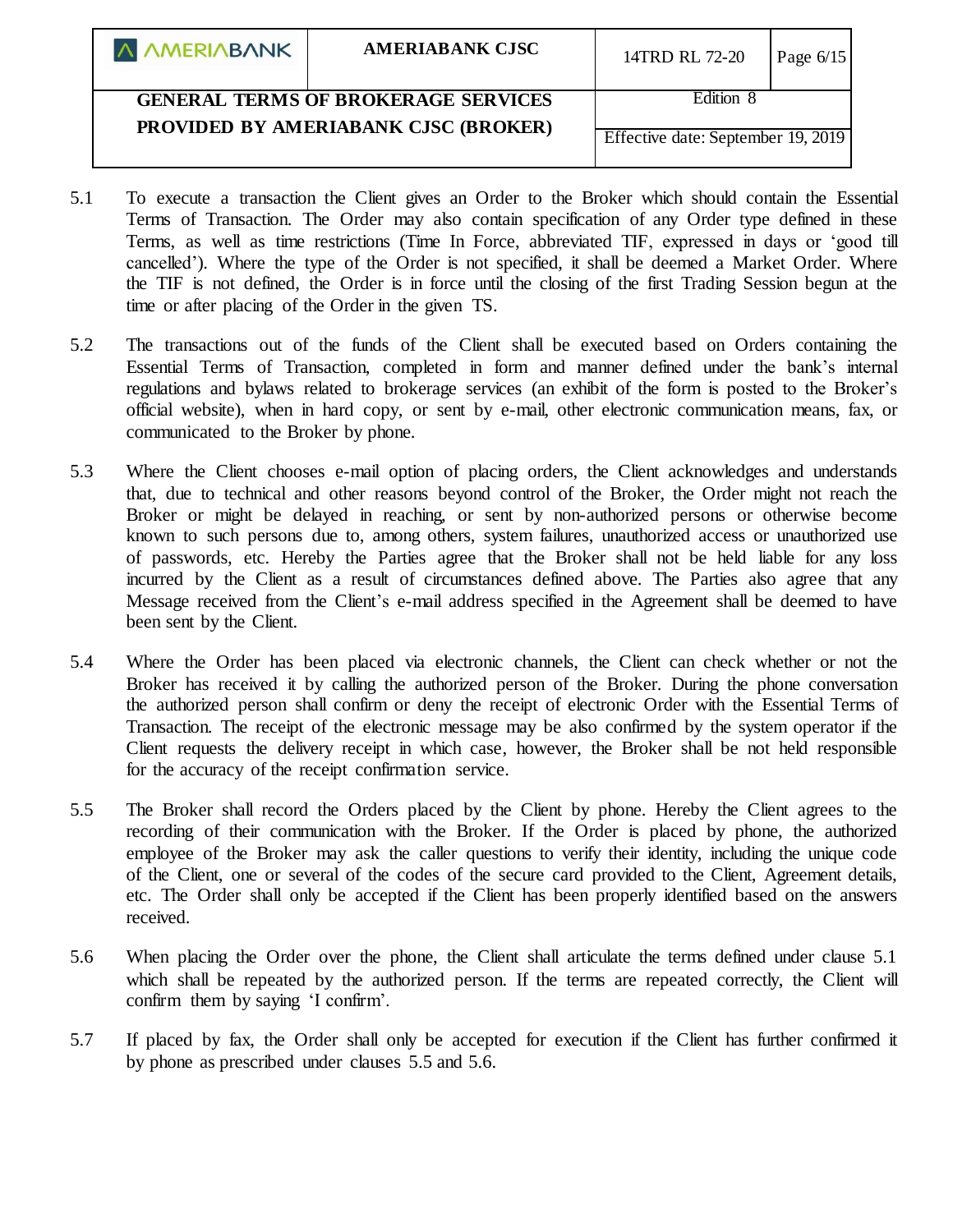| A AMERIABANK                               | <b>AMERIABANK CJSC</b> | 14TRD RL 72-20                     | Page $7/15$ |
|--------------------------------------------|------------------------|------------------------------------|-------------|
| <b>GENERAL TERMS OF BROKERAGE SERVICES</b> |                        | Edition 8                          |             |
| PROVIDED BY AMERIABANK CJSC (BROKER)       |                        |                                    |             |
|                                            |                        | Effective date: September 19, 2019 |             |

- 5.8 If on paper, the Order shall be submitted to the Broker personally in 2 copies. One copy shall remain with the Broker, the other shall be returned to the Client with 'Accepted' note and the Broker's signature on it.
- 5.9 If the Client (i) does not possess the codes and/or a Secure Card, and/or (ii) does not have the Secure Card on them at the time of placing of the Order, the Broker shall generate a temporary (one-time only) code valid for 2 hours which shall be automatically sent to the Client's e-mail address specified in the Agreement executed with the Client. Once the validity period of the temporary code has expired, the Client's Orders shall be accepted based on the previously issued Secure Card (codes). If the Client loses the Secure Card, it is re-issued upon the Client's application, subject to the then effective fees and rates.
- 5.10 The Broker has the right to reject the Client's Order in the following cases:
	- 1) absence of the Client's or their authorized representative's ID and other identification data, or suspicion of inaccuracy or inconsistency of such data,
	- 2) not placing the Order in accordance with the form and substance defined under clauses 5.1-5.8; non-compliance of the Order with the Republic of Armenia legislation and these Terms.
- 5.11 The Client may recall the submitted Order or change its price, quantity/value, term or fees by sending a corresponding Message subject to clauses 5.1-5.8 of these Terms. The Message shall be accepted for execution provided the offer or order for execution of the transaction has not been executed or accepted by the Broker yet. The recall Message shall be considered to have been accepted at the time it reaches the Broker's representative. If the transaction has been executed in the period between the receipt of the Client's recall Message by the Broker and recall confirmation by the corresponding TS, the recall order is not executed.
- 5.12 The Client can submit a Margin Trading order and receive financing or securities loan from the Broker, if the Client has executed a supplementary Covenant with the Broker and subject to the terms and conditions of such Covenant.
- 5.13 The Broker has the right to reject the received Order, if after its receipt it appears that there is no sufficient amount on the Client's Account to execute the transaction (except for Margin Trading) and charge the fees. Hereby the Broker reserves the right to charge amounts to the Client's Account without further notice during or any time after execution of the transaction. The Order might also be rejected, if the Funds available on the Client's Account are encumbered with third party rights or blocked.
- 5.14 In case of rejection of the Order the Broker gives immediate notice to the Client by e-mail or phone.
- 5.15 Depending on the market type (exchange, OTC, regulated, non-regulated) and place, nature of the transaction and execution terms, the Broker may set, in writing, cutoff dates for submission or recall of Orders. Any order or recall Message submitted after cutoff dates will not be considered. Definition of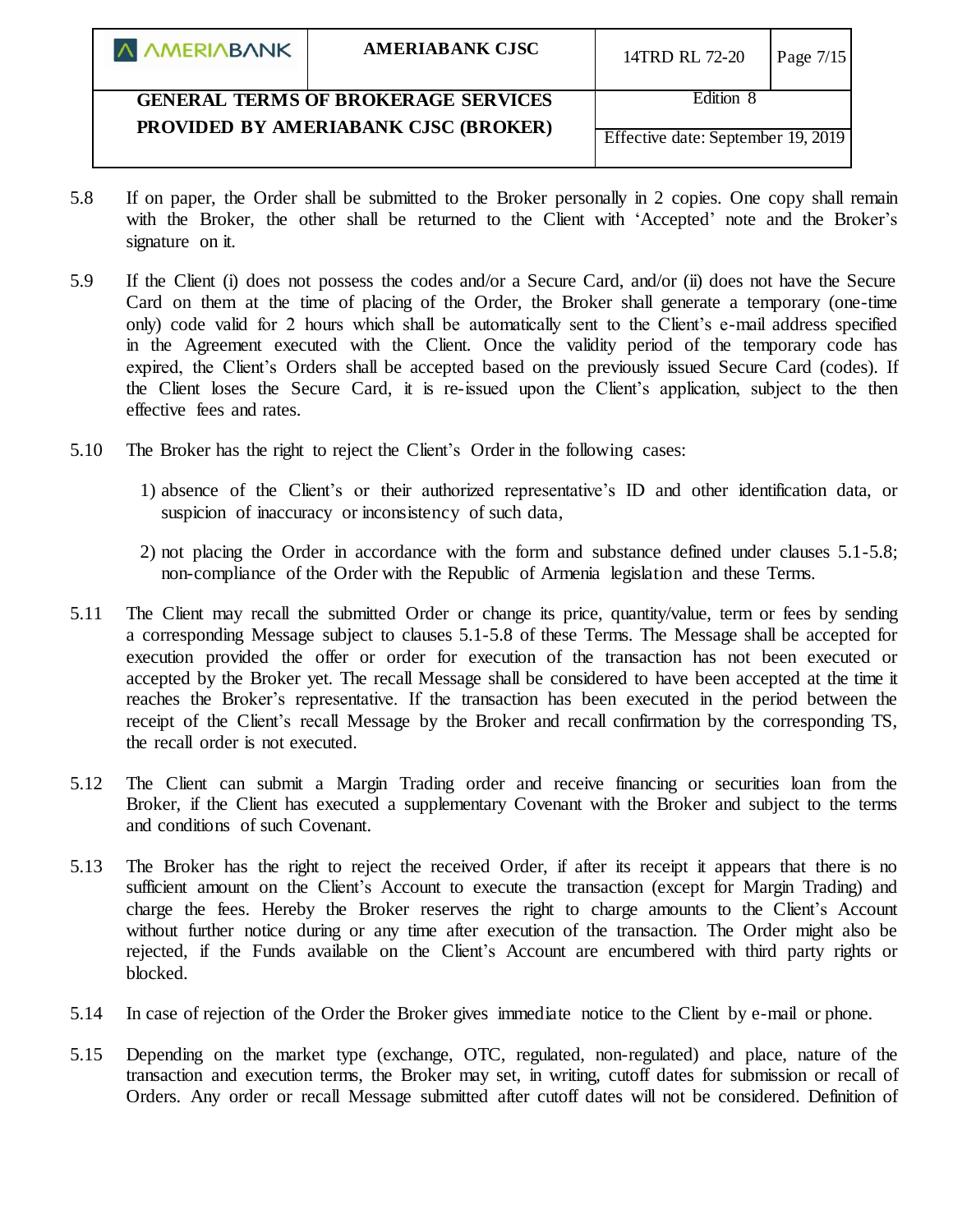| <b>A AMERIABANK</b>                        | <b>AMERIABANK CJSC</b> | 14TRD RL 72-20                     | Page $8/15$ |
|--------------------------------------------|------------------------|------------------------------------|-------------|
| <b>GENERAL TERMS OF BROKERAGE SERVICES</b> |                        | Edition 8                          |             |
| PROVIDED BY AMERIABANK CJSC (BROKER)       |                        | Effective date: September 19, 2019 |             |

cutoff dates is an inseparable part of these Terms and mandatory for the parties. The act of the relevant executive body of the bank setting cutoff dates shall be posted to the Broker's official website or delivered to the Client by mail or e-mail, and shall become mandatory for the Client in 10 days upon its receipt.

- 5.16 Any restrictions set by TSs or the Bank's partners with regard to the minimum quantity/value of bought/sold securities per order refer also to the Client's orders. It is the responsibility of the Broker to keep the Client informed about such restrictions.
- 5.17 The Client acknowledges that the types of tradeable securities, trade value and Order submission deadlines are limited to the list of eligible securities, volume restrictions and Order submission or execution cutoff dates set by the Agents and TSs ensuring execution of Orders. In any case, the Broker shall accept all Orders during Operational Day. Any Market Order submitted after completion of the Trading Session in the TS shall not be executed or routed for execution until the beginning of the next Trading Session.

### **6. MARGIN TRADING AND TRANSACTIONS WITH DERIVATIVES**

- 6.1 The terms and conditions of brokerage services with respect to Margin Trading shall be defined by a separate covenant to be executed between the Broker and the Client, forming (if executed) an indispensable part of the Agreement and regulated by these Terms as far as they do not contradict its provisions.
- 6.2 Brokerage services with derivatives shall be provided in accordance with the terms, conditions and restrictions defined by the TSs and Agents dealing with trade in such derivatives.
- 6.3 Where the Client's Position in transactions with certain Derivatives, such as Options, is open, and at the time of opening of the Trading Session preceding the Trading Session during which the Option was executed in the given TS (hereinafter 'Funds Availability Time') there are no sufficient Funds on the Client's Account to fulfill the obligations deriving from the Options, the Broker shall be hereby entitled to close the Client's Position in relation to the Options by selling the Options. Likewise, even if at the Funds Availability Time there are sufficient Funds on the account, the Broker shall be entitled to reject and not forward for execution any Order of the Client from the Funds Availability Time until closing of the Position by the Broker or actual execution of the Option, if the trade value of such Order exceeds the difference between the total balance of Funds on the Client's Account and the amount necessary to consummate the trade.

### **7. ACCOUNTING OF FUNDS. CUSTODY AND FINAL SETTLEMENT OPERATIONS**

7.1 Client's securities issued in the Republic of Armenia, intended for provision of services by the Broker or received as a result of such services shall be accounted for on the securities accounts opened and maintained in accordance with the Custody Service Agreement and these Terms.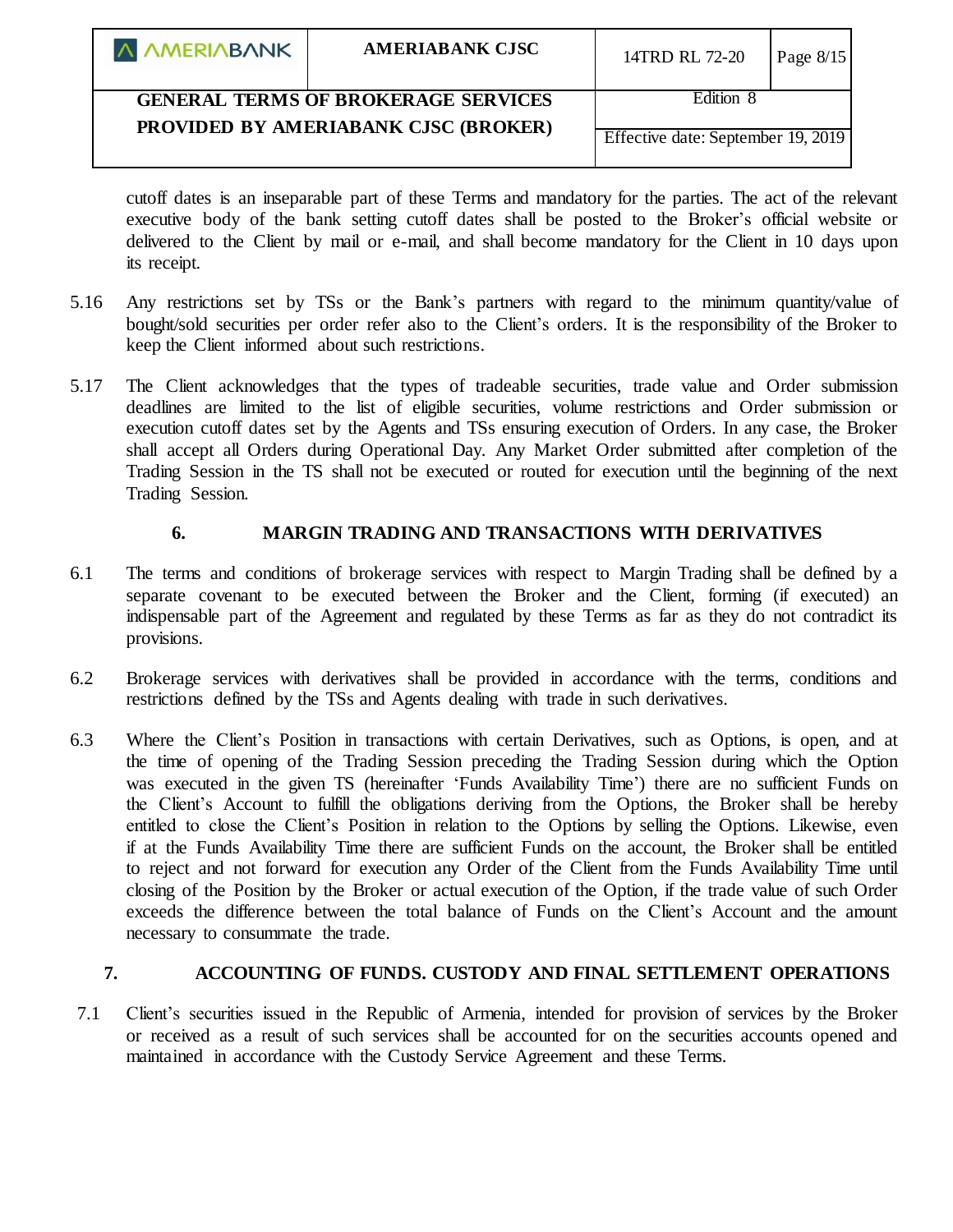|  |  | <b>A AMERIABANK</b> |
|--|--|---------------------|
|--|--|---------------------|

Edition 8

- 7.2 Client's cash intended for provision of services by the Broker or received as a result of such services shall be transferred to the Brokerage Account after Final Settlement or based on written order of the Client from accounts with the Broker or other banks.
- 7.3 The difference between the balance on the Brokerage Account (to the extent that it is not encumbered by accepted or executed Order or the Bank's or third party rights) and amounts payable to the Broker under this Agreement shall be the open-ended liability of the Broker to the Client.
- 7.4 No interest shall be accrued to the balance on the Brokerage Account. Any and all transactions by the Brokerage Account of the Client shall be limited to the following:
	- 1) Debit: transfer of amounts from the Brokerage Account to current bank accounts of the Client with the Broker or other banks
	- 2) Credit: payment of amounts from the Client's current bank accounts with the Broker or other banks
	- 3) Operations required to perform Final Settlement in accordance with these Terms
- 7.5 Transactions by the Brokerage Account shall be executed based on Orders of the Client. The Order shall be considered an instruction to execute a transaction through the Brokerage Account to appropriate extent. The operations specified in sub-clauses 1 and 2 of clause 7.4 of these Terms shall be executed in accordance with the bank's internal regulations within 2 Operational Days upon submission of the respective instruction.
- 7.6 The Brokerage Account can be debited without the Client's instruction only if there is a valid and effective court judgement or ruling, as well as in other cases defined under applicable laws and the agreements executed by and between the Client and the Broker.
- 7.7 The Broker shall be entitled to reject any credit operation to the Brokerage Account at its own discretion, if to the Broker's belief (which shall be based on reasonable internal estimations) availability of funds on the Brokerage Account, considering the character and exposure of operations to be executed or likely to be executed by the Client using those funds, can lead to substantial losses for the Client and/or Broker. The arrangements between the Client and the Broker regarding the status and peculiarities of bank accounts having the status of Brokerage Account are not public agreements, and the Client accepts all specific terms and restrictions with regard to debit and credit operations by the Brokerage Account, defined in these Terms.
- 7.8 Transactions by the Brokerage Account may be executed by the same persons who are authorized to submit Orders under the Agreement. If the Client does not have current account with the bank or the persons authorized to submit orders for execution of transactions by that account differ from the persons authorized to transact by the Brokerage Account, the Broker shall approve the signature specimen and seal (if any) card for the authorized representatives pursuant to the Broker's internal procedures. To ensure separate internal accounting of Funds the Broker maintains a record-keeping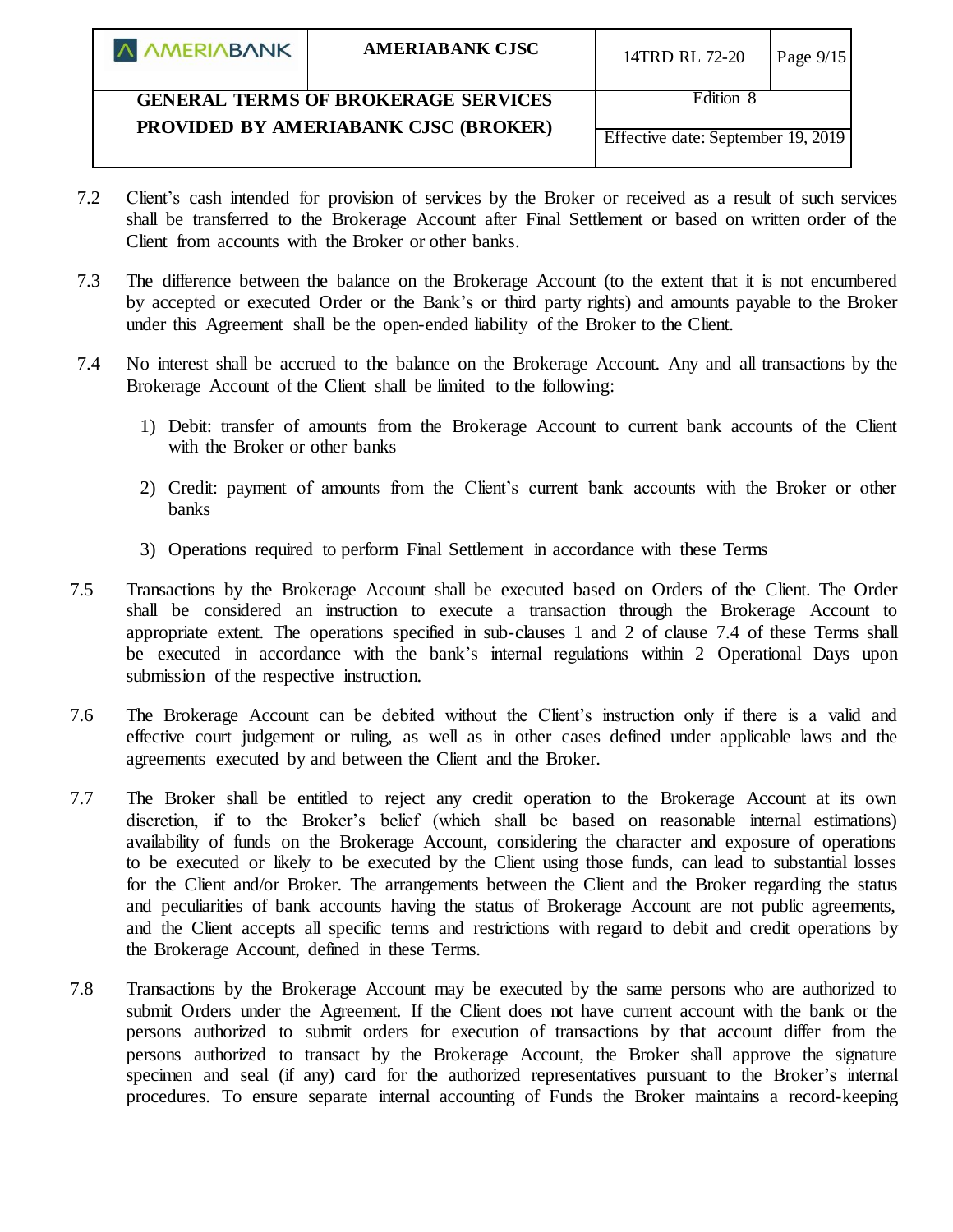|  | <b>A AMERIABANK</b> |  |
|--|---------------------|--|
|--|---------------------|--|

Effective date: September 19, 2019

Edition 8

system for internal separate accounting of funds and securities expressed in various currencies, reflecting the flow and balance of resources. This system is maintained for separate internal accounting purposes only and is not intended for registration of title to Funds. The Client shall be provided with a unique code in the system matching the Client's identification code. The system described herein is maintained also to keep records of the flow and balance of the Client's securities accounted for on the Broker's nominee accounts.

- 7.9 Hereby the Client gives their consent to the Broker to use, including to pledge the funds transferred to and received by the Broker under this Agreement, for the Broker's benefit without prejudice to the latter's fiduciary obligations to the Client.
- 7.10 The Broker can keep the funds of the Client on nominee accounts and the Broker's accounts or bank (correspondent) accounts and other accounts with other (including foreign) financial institutions in the Broker's name, in accordance with the legislation of the Republic of Armenia or the transaction jurisdiction and agreements executed in accordance with such legislation. Hereby the Broker is authorized while executing operations to combine the assets of the Client with assets of other clients and the Broker's own assets, however, at all times subject to separate book-keeping of the assets of the Client, other clients and the Broker's own assets by proper maintenance of internal accounting system.
- 7.11 Custody services, payment and settlement operations related to provision of brokerage services pursuant to these Terms, as well as transactions by the Client's Accounts are regulated by the Custody Service Agreement, these Terms and internal regulations of the Broker, respectively. The Client's securities purchased during brokerage service and available for sale shall be accounted for on the securities account opened by the Broker for the Client under the Custody Service Agreement.
- 7.12 An Order to execute a transaction, given pursuant to these Terms, is also an instruction to perform a relevant custody operation by the Client's securities account (including operation in terms of the Custody Service Agreement), in particular:
	- 1) acceptance/crediting of securities to the account;
	- 2) transfer/withdrawal of securities from the account;
	- 3) blocking/pledging of securities in favor of third parties and/or the Broker.
- 7.13 The Client can also give an instruction to the Broker to execute a transaction (crediting, debiting, transfer, blocking, etc.) by their securities account not related to any brokerage order. In such cases the instruction on custody services should be submitted in accordance with the procedure, form and terms defined in the Custody Service Agreement.
- 7.14 For the purposes of these Terms Final Settlement means performance of the Client's liabilities as a result of transactions executed by the Broker based on the Order and acceptance of performance by the counterparty, in particular: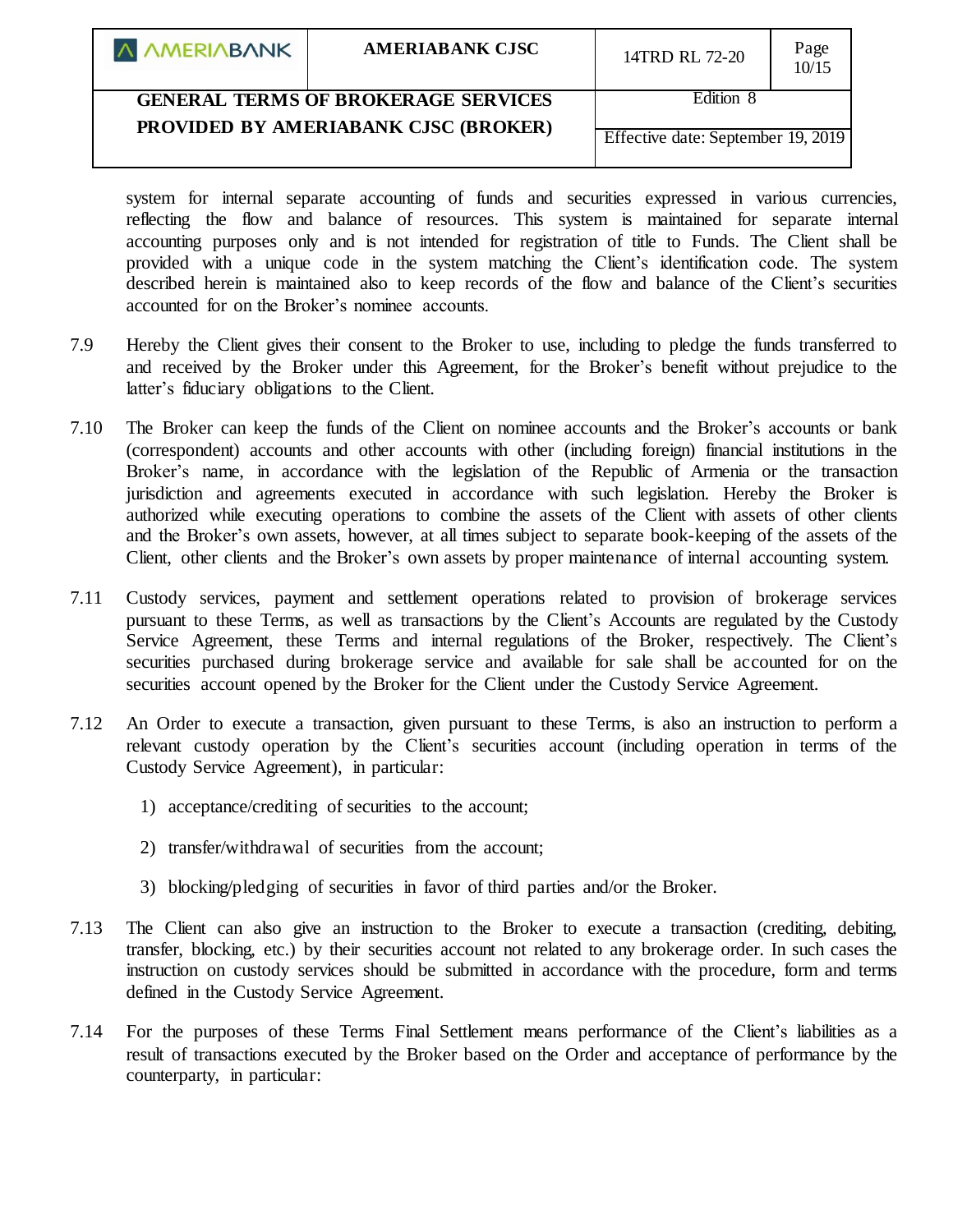

Effective date: September 19, 2019

Edition 8

- 1) acceptance, registration and transfer of securities;
- 2) transfer, acceptance and registration of cash, replenishment of floating balance with Derivatives;
- 3) currency exchange required to complete the transactions specified in sub-clauses 1 and 2 above.
- 7.15 If (i) the currency of the accounts included in the Brokerage Account differs from the currency required to ensure Final Settlement under the transactions executed based on Orders, or (ii) the Client's balance on the account in transaction currency is not sufficient, the Broker shall convert the amounts into the required currency at the rate prevailing in the Bank or agreed with the Client for AMD, the currency required for Final Settlement or the currencies specified below. The Broker shall first use the balances on AMD-denominated accounts, then balances on USD-denominated accounts, then EUR and then RUB denominated funds respectively.
- 7.16 If the CBA does not define exchange rates for the currencies required to complete Final Settlement for the transaction, the Broker may refuse to execute the Order or to route it for execution.
- 7.17 The Broker performs Final Settlement for the Client without further instruction. Hereby the parties agree that the Client's Order to perform operations is also an instruction to perform Final Settlement with the Client's funds.
- 7.18 The Client shall ensure that at all times there are sufficient Funds on the Client's Accounts to enable the Broker to complete Final Settlement in accordance with these Terms. This obligation shall not refer to Margin Trading in which case the Client shall nevertheless ensure the availability on their accounts of Funds required to secure the Client's liabilities to the Broker in accordance with Margin Trading covenants.

### **8. BROKER'S COMPENSATION**

- 8.1 The Broker shall charge a fee for provision of services in accordance with the brokerage service fees (Fees) defined in Appendix 1 to the Agreement.
- 8.2 The fees defined in Appendix 1 to the Agreement may be changed by the Broker from time to time in which case they shall become effective on the 11<sup>th</sup> day after notification of the Client or publication of such changes at the official website of the Broker.
- 8.3 The Client shall also reimburse all operational expenses of the Broker (related to execution or routing of the Client's orders), which may occur due to the necessity to involve third parties to ensure execution of the transactions and Final Settlement, in particular, fees charged by TSs and the Broker's Agents (other than common and regular commission fees charged in accordance with agreements executed with Agents), etc., which vary by TS, type of transaction, its value, etc. Such expenses are not included in the fees defined in Appendix 1 to the Agreement. The reports submitted to the Client shall reflect both the specified expenses and charges made by the Broker for their reimbursement.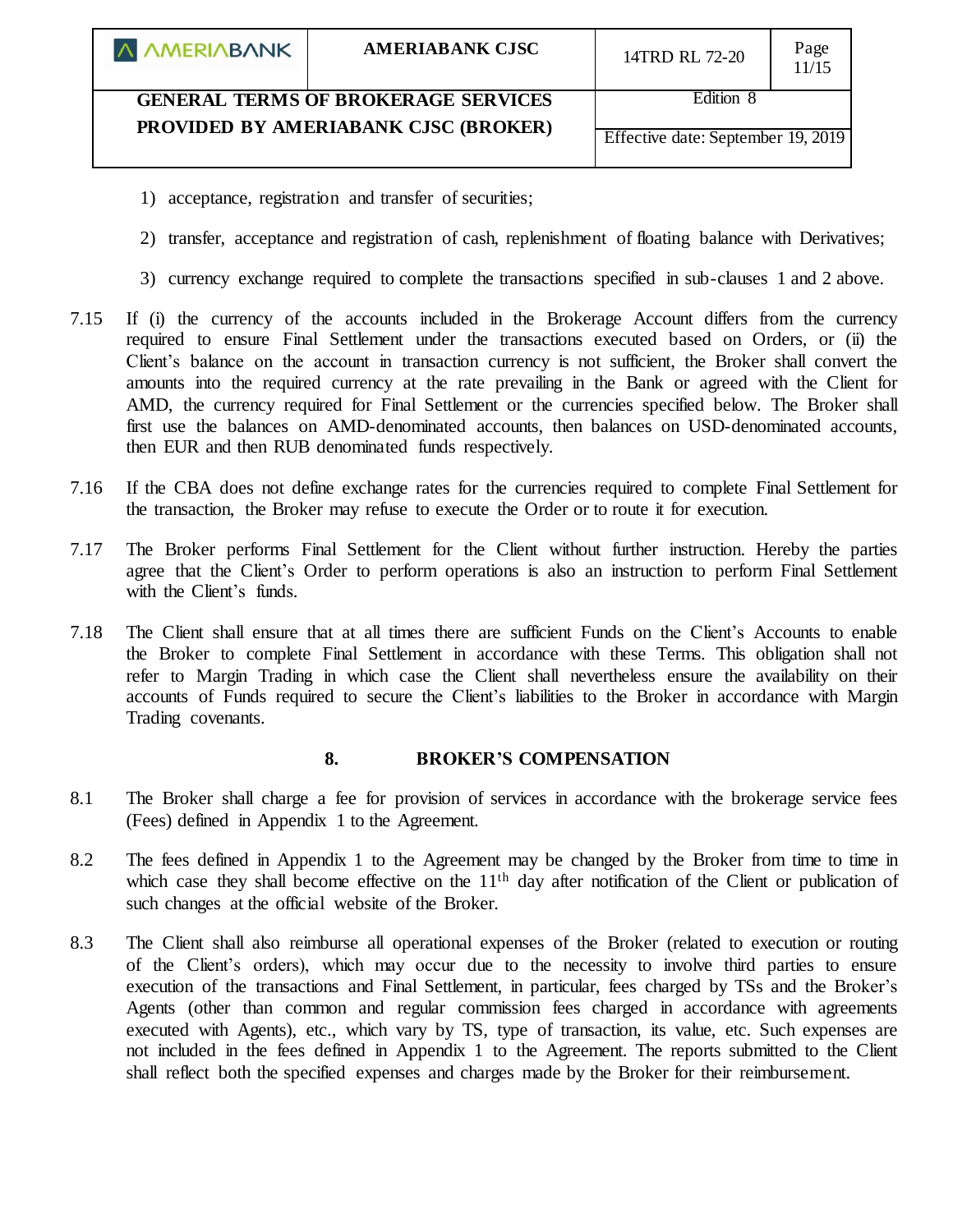| <b>A AMERIABANK</b>                        | AMERIABANK CJSC | 14TRD RL 72-20                     | Page<br>12/15 |
|--------------------------------------------|-----------------|------------------------------------|---------------|
| <b>GENERAL TERMS OF BROKERAGE SERVICES</b> |                 | Edition 8                          |               |
| PROVIDED BY AMERIABANK CJSC (BROKER)       |                 |                                    |               |
|                                            |                 | Effective date: September 19, 2019 |               |
|                                            |                 |                                    |               |

- 8.4 Where the Broker acts also as the Client's tax agent in accordance with applicable laws, the Broker shall charge all the applicable taxes and other amounts payable by the Client and transfer them to the relevant authorities.
- 8.5 The Broker shall charge the fees, expenses, interests, fines and penalties under these Terms and the Agreement and any other amounts payable by the Client to the Broker out of the funds provided by the Client, and/or debit them to the bank accounts of the Client without further notice, and the Client shall ensure that sufficient funds are available on those accounts at all times. Immediately after execution or routing of Order the Broker shall charge the funds to the Brokerage Account in AMD. If the funds on the Brokerage Account in AMD are not sufficient, the amounts shall be charged to the Client's Brokerage Accounts in other currencies and converted at the rate prevailing at the bank.
- 8.6 The brokerage service fees do not include fees charged by Trading Systems, stock exchanges, custodians, registrars, etc. (except for clearing fees). All such fees, if payable, shall be debited to the Client's Account.
- 8.7 In response to the request of the Client the Broker shall advise on sources of information related to the fees specified in clause 8.6.

### **9. REPORTING**

- 9.1 Once a month in the head office the Broker shall provide the Client (by e-mail and/or upon the Client's written request or based on arrangement with the Broker – on paper) with status (per transaction) and regular monthly reports on the opening balance (Position), flows and closing balance (Position) of the Client's Account, as well as on the transactions with the assets (cash and securities) available on the Client's Account and their flows, except for reports on transactions executed via Electronic Trading System, which are presented to the Client via trading software if the Client's consent is available.
- 9.2 The Broker shall deliver the reports described in clause 9.1 above:
	- 1. Monthly reports: by the  $15<sup>th</sup>$  day of the month following the reporting month

2. Status (transaction) reports: COB the Operational Day following the day of transaction, except reports generated by Trading Systems which in case of system failures or change of terms can be made available later (but at the earliest convenience)

9.3 The Broker shall also provide the Client with reports in form and substance specified in clause 9.1 for any particular period requested by the Client within 3 days upon submission of such request. Each month the Client can receive one report of the character specified in this clause free of charge. The Client can get the hard copy of the report by visiting the Broker's head office.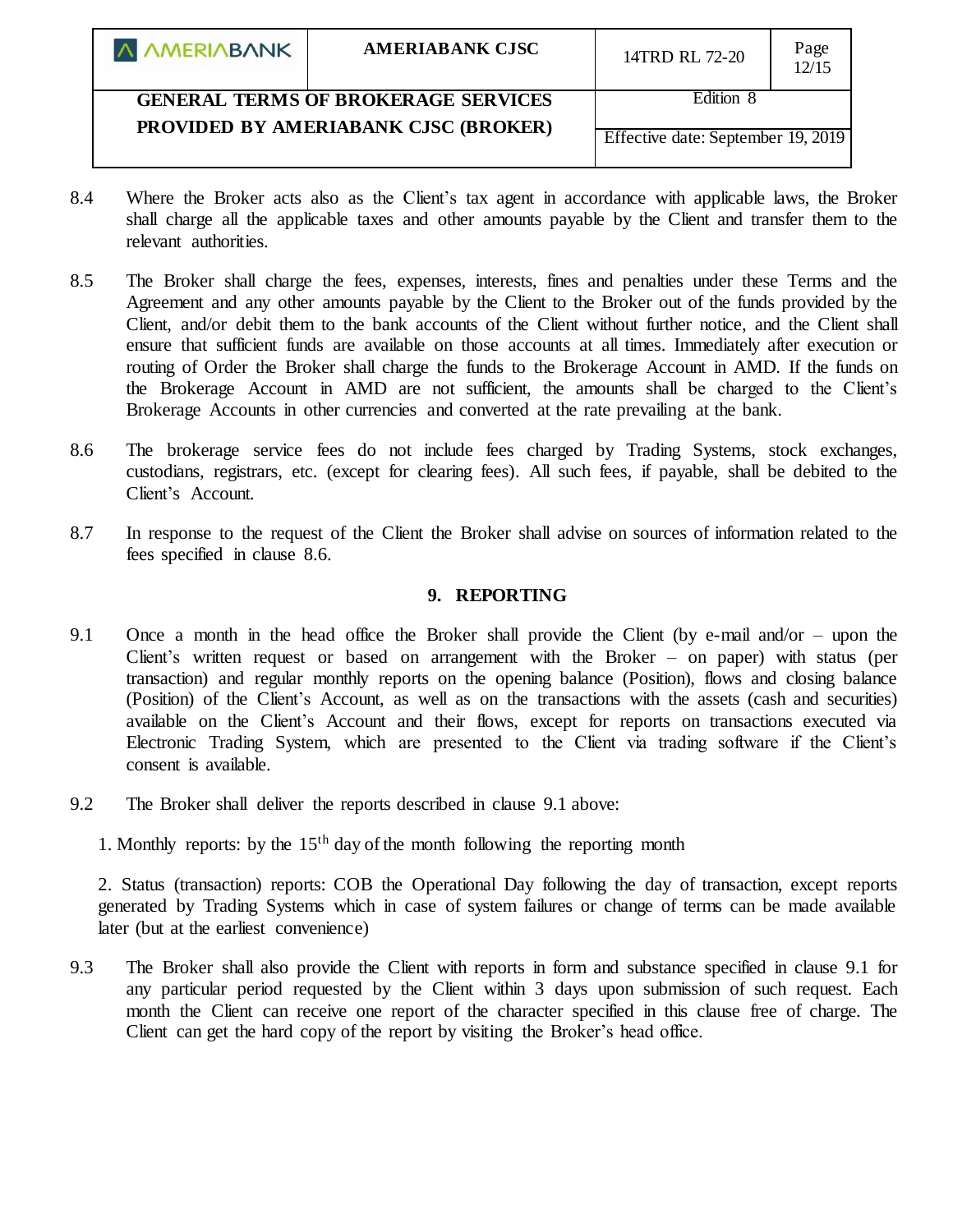|  | A AMERIABANK |  |
|--|--------------|--|
|--|--------------|--|

- Effective date: September 19, 2019
- 9.4 The monthly report shall be deemed accepted if the Client hasn't filed any written objection within 5 days upon its receipt. Status report shall be deemed accepted if the Client hasn't filed any written objection within 2 business days upon its receipt.

## **10. EXCHANGE OF INFORMATION AND COMMUNICATION**

- 10.1 The Broker and the Client shall exchange information by phone, fax, e-mail (internet or other network), postal/courier delivery of original documents and personal delivery with receipt acknowledgement by signature. Information affecting the Client's legal status shall be published on the Broker's website with notice given to the Client by e-mail. The Client acknowledges that any of the above mentioned means is a reliable communication channel, however, communication will be mainly performed via e-mail and by phone.
- 10.2 Upon the Broker's consent, the Client and the Broker may provide for in the Agreement a definite communication device/channel most reliable for the Client, if other than those specified in clause 10.1, or one of the channels specified in the said clause.
- 10.3 Orders can be accepted for execution or routing and information can be exchanged by phone, e-mail, electronic terminals (web-based platforms) or on paper.
- 10.4 The paper flow and exchange of information shall be in Armenian. Upon the Client's request, the brokerage-related paper flow and exchange of information may be in Russian or English in accordance with the Agreement.

## **11. LIABILITY**

- 11.1 The obligations of the Parties under the Agreement are the legally enforceable liability of the Parties. In case of failure or default in performance by any of the Parties the other Party shall be entitled to adequate indemnity and compensation.
- 11.2 The Parties confirm that the representations and warranties set forth in chapter 4 of the Agreement are true and accurate and each Party undertakes to indemnify any and all losses the other Party may incur if the stated representations and warranties are found to be untruthful or inaccurate. Neither Party shall be liable for failure or default in performance, if such failure or default was caused by untruthfulness or inaccuracy of the representations or warranties of the other Party under chapter 4 of the Agreement. Either Party shall indemnify any and all losses incurred by third parties if such losses were caused, among other things, by untruthfulness or inaccuracy of the representations and warranties under chapter 4 of the Agreement.
- 11.3 In any case the liability of the Broker to the Client shall be limited to the amount of actual loss incurred by the Client, which was caused deliberately or through negligence as a result of transactions executed by the Broker in violation of the Client's Order or non-performance of the Order for any reason not specified under these Terms.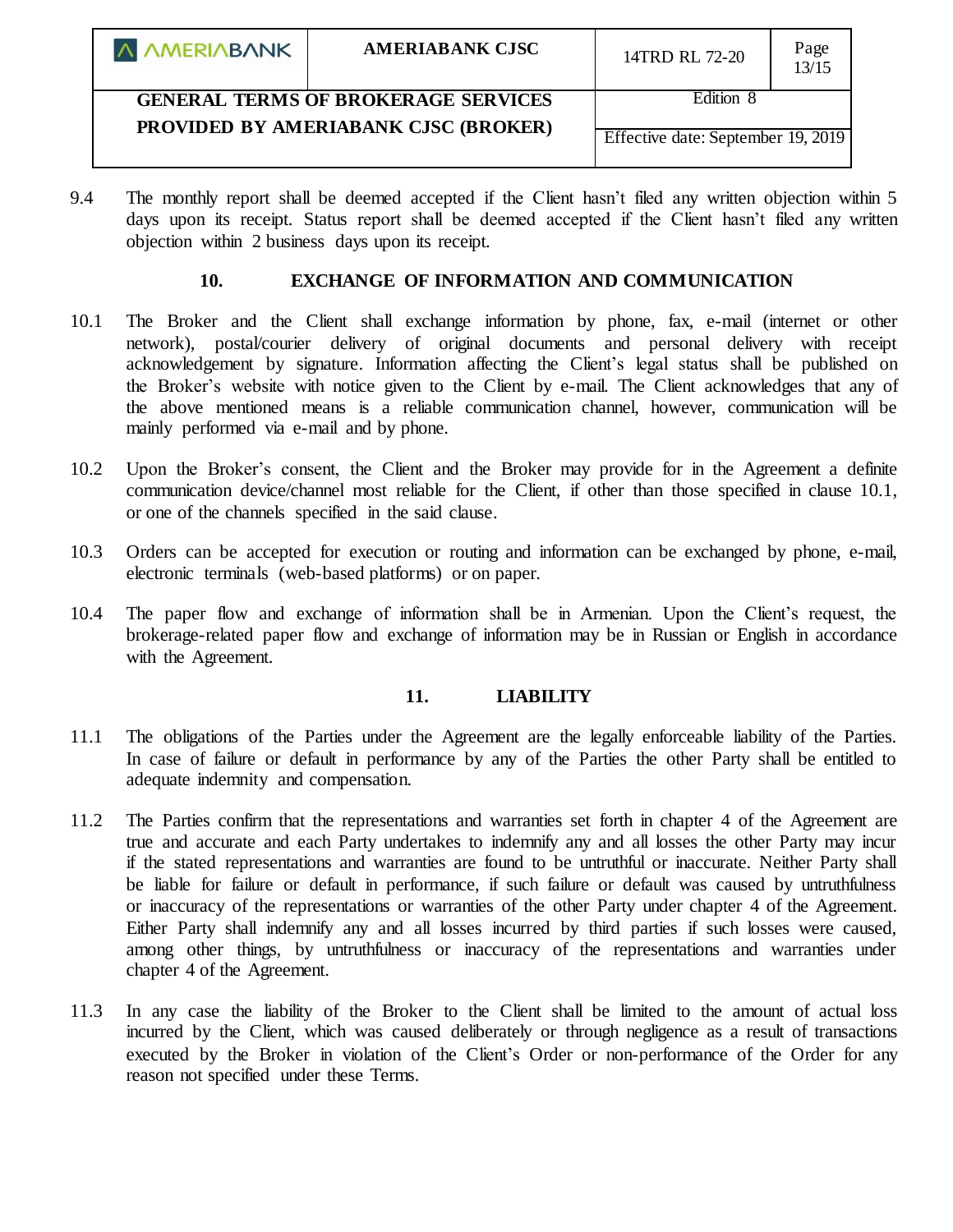|  | A AMERIABANK |  |
|--|--------------|--|
|--|--------------|--|

Edition 8

# **GENERAL TERMS OF BROKERAGE SERVICES PROVIDED BY AMERIABANK CJSC (BROKER)**

Effective date: September 19, 2019

- 11.4 The Broker shall not be liable for losses caused to the Client by insolvency or bankruptcy of third parties, including Agents (sub-agents) and entities engaged as custodians to maintain the Client's funds, or by failure or default in performance on the part of such persons, if the Broker was not and could not be aware that such circumstances had occurred or were pending or inevitable.
- 11.5 The Client shall indemnify any and all losses incurred by the Broker as a result of claims raised by third parties in connection with provision of services under the Agreement and the Terms. The Client shall be released from liability only in case such claims of third parties are based on unlawful actions of the Broker, including actions not properly authorized or caused by the Client.
- 11.6 The Client shall bear the risk of non-performance or improper performance of liabilities by the counterparty under the transactions caused to be executed by the Broker upon the Client's orders, while the Broker shall make best efforts to demand proper performance from such parties. However, the Broker gives no guarantees and bears no liability in this respect. Hereby the Parties agree that, considering that (i) trading outside Armenia takes place on regulated markets through a chain of Agents and sub-agents, (ii) the Broker is responsible only for routing the Orders for execution to the Agents who may forward them to their sub-agents, in which case (iii) the Broker cannot exercise reasonable care in the choice of such sub-agents, the Broker shall not be held liable for nonperformance of liabilities by third parties under the transactions executed based on the Client's Orders. Hereby the Parties agree that the Broker shall be deemed to have failed to exercise reasonable care in the choice of the agents only if, while having the possibility to chose, the Broker has selected a person the bankruptcy or insolvency of which or its imminence was known to the Broker at the time of such choice.
- 11.7 The Broker shall also bear no liability in cases when the Order or Message is delivered to the Broker on behalf of the Client, but by an unauthorized person, if the Broker has taken all reasonable actions to try and identify this person (check and identification of codes, including those specified on the Client's Secure Card – in case of Orders by phone; availability of signature and seal of the authorized person – in case of paper-based Order; e-mail specified in this Agreement and code – in case of electronic order), and it has not become clear or evident after such check that the Order is being given by a person with no such authority. If the Client has lost identification data, including Secure Card, or the code has become known to third parties, including the Client's employees not authorized to place Orders, the Client shall give immediate notice to the Broker by reliable means of communication specified in the Agreement, in which case the Client shall be provided with new ID and a Secure Card upon request. Any Order placed on behalf of the Client prior to notice, the details and identification data of which as provided by the person giving the Order match the Client's identification data, shall be deemed to have been placed by the authorized person of the Client. The Broker shall consider such Orders as given by authorized person and shall bear no responsibility before the Client for losses suffered by the latter as a result of Orders placed by unauthorized persons using the Client's identification data. The Broker shall bear no liability for non-performance or improper performance of Final Settlement due to actions or inaction of TSs or counterparties regardless of what the reasons are, as well as for any loss incurred by the Client as a result of technical failure or breakdown (including